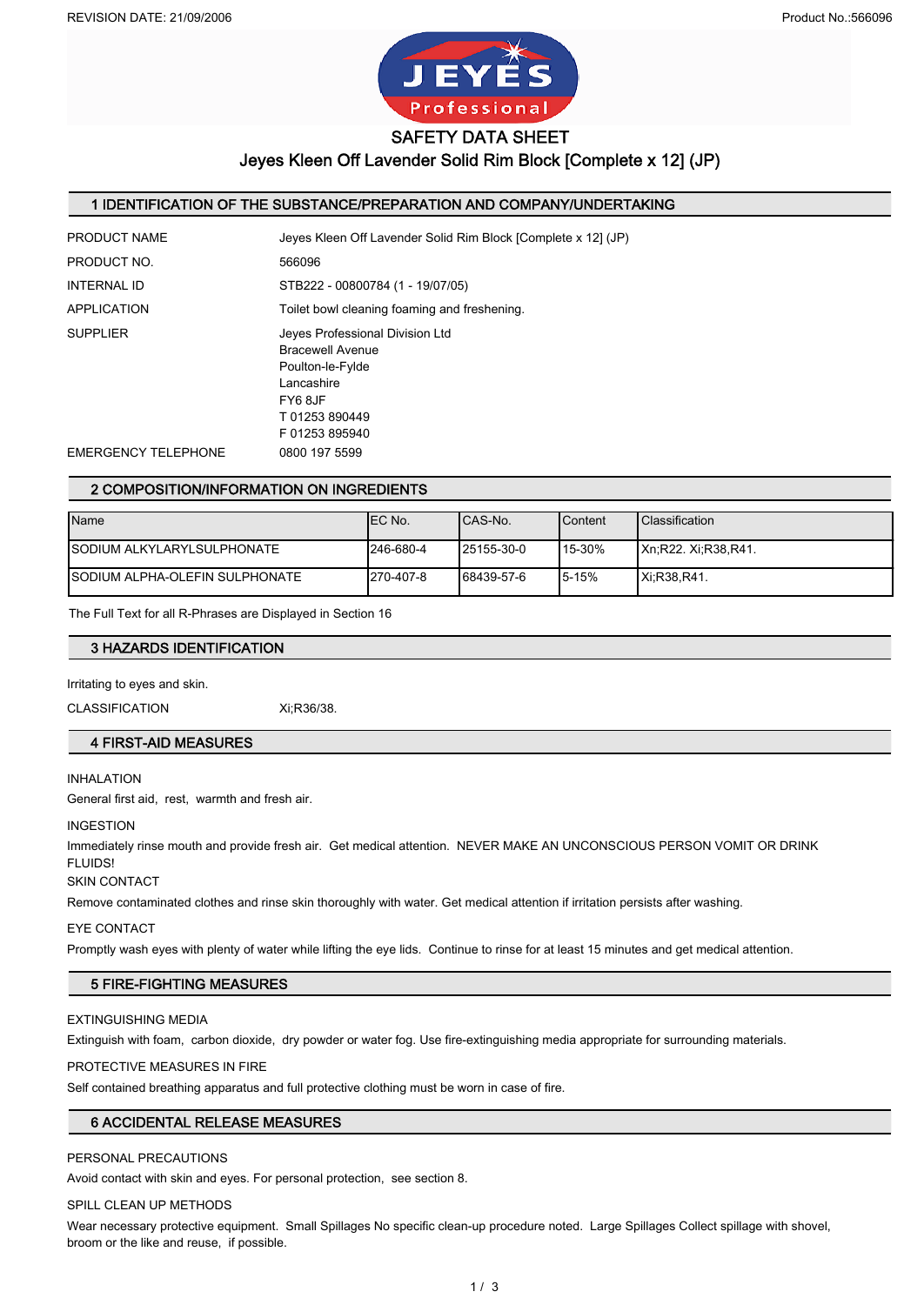# Jeyes Kleen Off Lavender Solid Rim Block [Complete x 12] (JP)

# 7 HANDLING AND STORAGE

## USAGE PRECAUTIONS

Read and follow manufacturer's recommendations. Avoid contact with skin and eyes.

## STORAGE PRECAUTIONS

Keep away from food, drink and animal feeding stuffs. Store in closed original container at temperatures between 0°C and 30°C.

# 8 EXPOSURE CONTROLS/PERSONAL PROTECTION

# HAND PROTECTION

For prolonged or repeated skin contact use suitable protective gloves. Rubber gloves are recommended.

# EYE PROTECTION

Wear approved, tight fitting safety glasses where splashing is probable.

# HYGIENE MEASURES

Wash hands after handling.

# 9 PHYSICAL AND CHEMICAL PROPERTIES

| <b>APPEARANCE</b>        | Solid                     |
|--------------------------|---------------------------|
| <b>COLOUR</b>            | Purple                    |
| <b>ODOUR</b>             | Lavender                  |
| <b>SOLUBILITY</b>        | Soluble in water (slowly) |
| pH-VALUE, CONC. SOLUTION | $6.0 - 8.0$               |

# 10 STABILITY AND REACTIVITY

### **STABILITY**

Stable under normal temperature conditions and recommended use.

# 11 TOXICOLOGICAL INFORMATION

### INGESTION

May cause discomfort if swallowed.

#### SKIN CONTACT

Skin irritation is not anticipated when used normally.

### EYE CONTACT

Irritating to eyes.

### 12 ECOLOGICAL INFORMATION

### **ECOTOXICITY**

The product is not expected to be toxic to aquatic organisms.

### 13 DISPOSAL CONSIDERATIONS

### GENERAL INFORMATION

When handling waste, consideration should be made to the safety precautions applying to handling of the product.

### DISPOSAL METHODS

Dispose of waste and residues in accordance with local authority requirements.

### 14 TRANSPORT INFORMATION

GENERAL The product is not covered by international regulation on the transport of dangerous goods (IMDG, IATA, ADR/RID).

### 15 REGULATORY INFORMATION

LABELLING